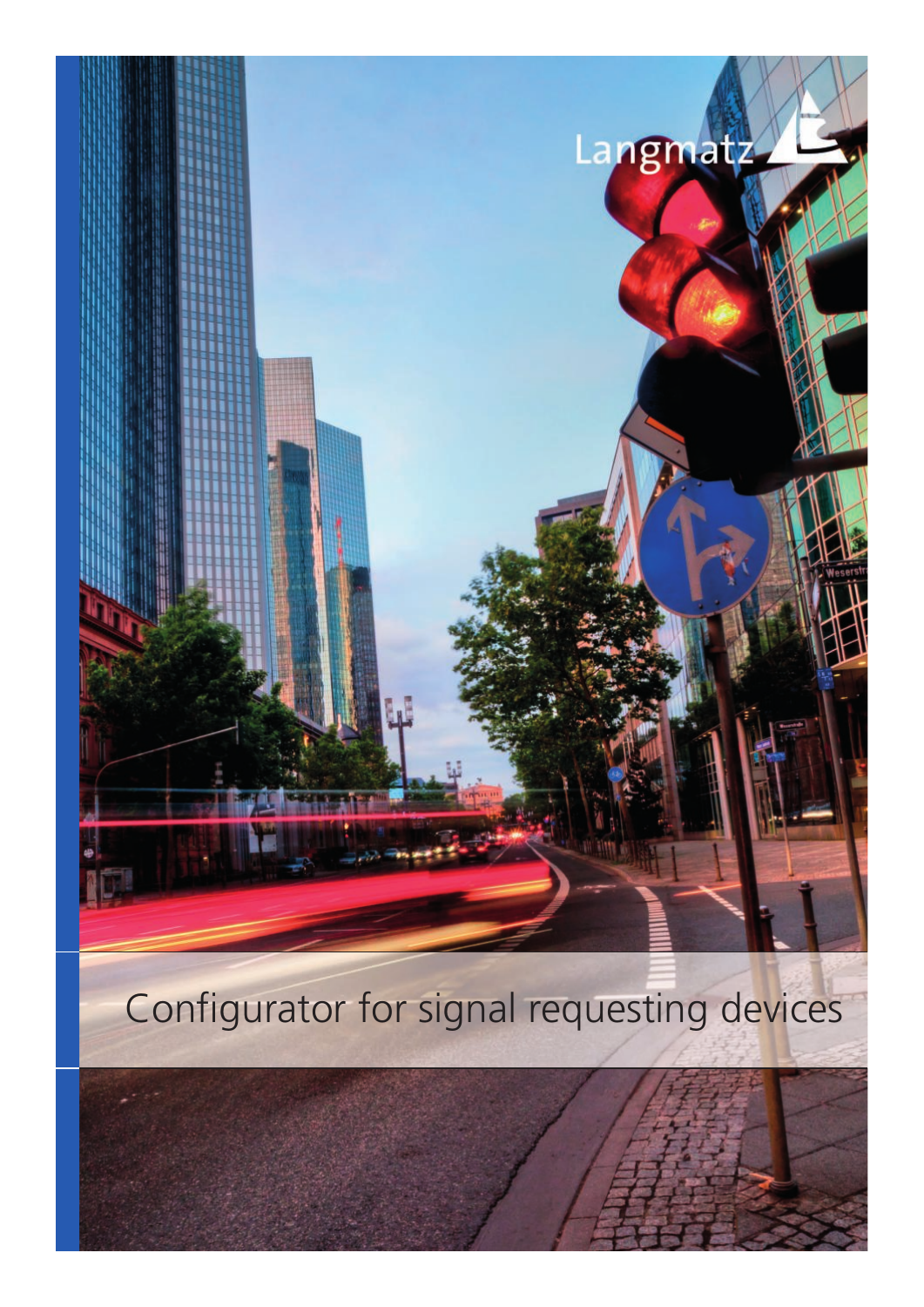- **0 3 SIGNAL REQUESTING DEVICES GENERAL**
- **0 5 CROSSGUIDE CONFIGURATOR**
- **0 7 CROSSGUIDE ACCESSORIES**
- **0 9 BASICGUIDE CONFIGURATOR**
- **1 1 EASYGUIDE CONFIGURATOR**

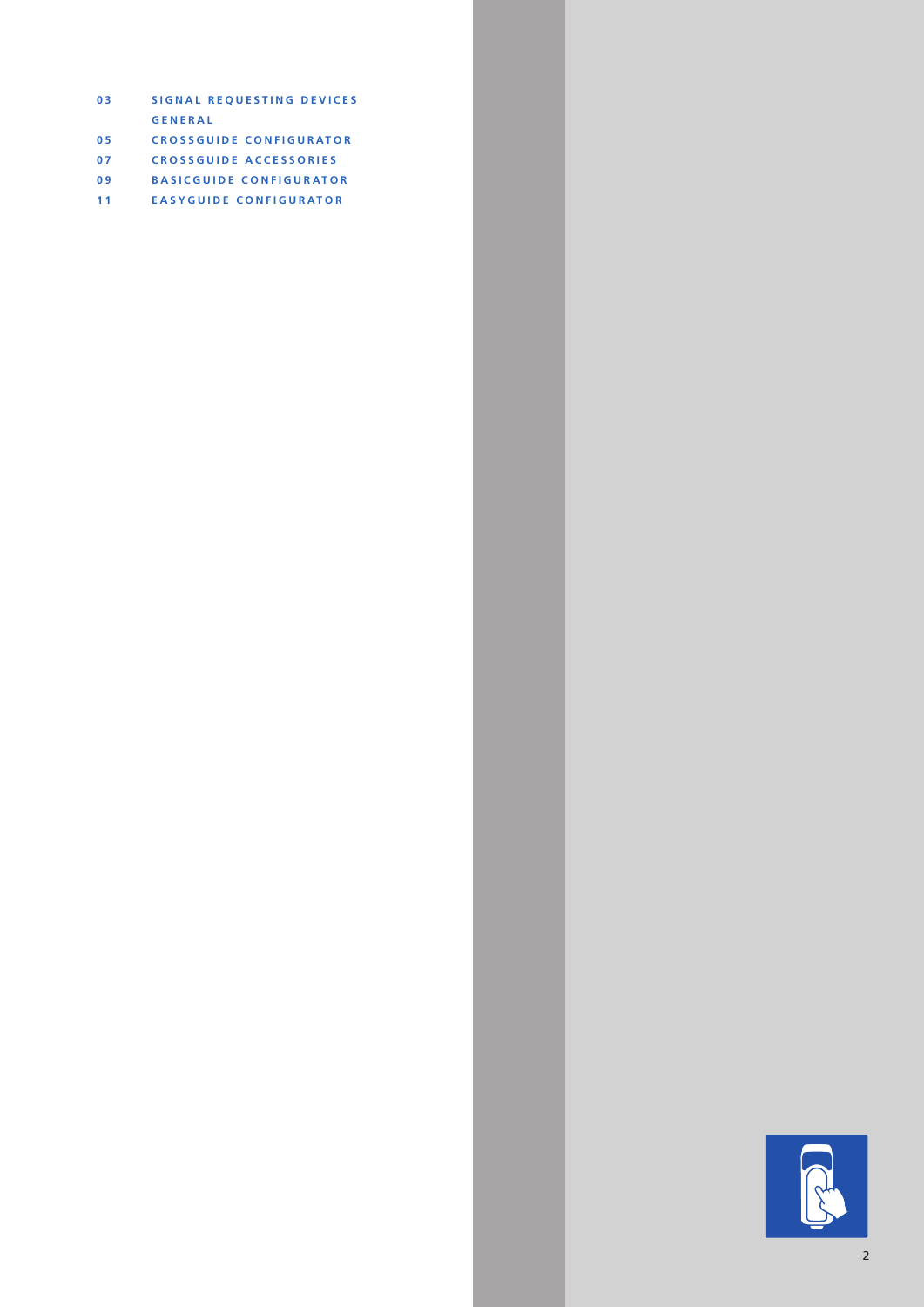

Langmatz signal requesting devices – for crossing the road safely.

## Buttons from Langmatz: wait for the signal!

For more than 30 years, Langmatz has been making a contribution to improved road safety with its innovative products. In this field, we supply modern signal requesting devices for traffic light installations in a variety of designs, in addition to acoustic signalling devices and SOS/emergency call buttons for road tunnels. Pedestrian signal requesting devices from Langmatz can be used by pedestrians to request a green signal at traffic light installations, while the signalling status can be communicated to visually impaired people through both acoustic and haptic signals.

All over the world, people put their trust in signal requesting devices from Langmatz. We gave these devices the name "guide" – after all, they lead, guide and direct pedestrians. The signal request is entirely reliable regardless of the weather conditions, and the devices can even be operated while wearing gloves.

We offer three different device variants, all equipped with extensive basic functions.

We ensure safety!

### Advantages

- Universal voltage
- Easy to install on all pole diameters
- Multifunctional configuration options
- Secured against vandalism without accessories
- Approved by all major signal engineering firms

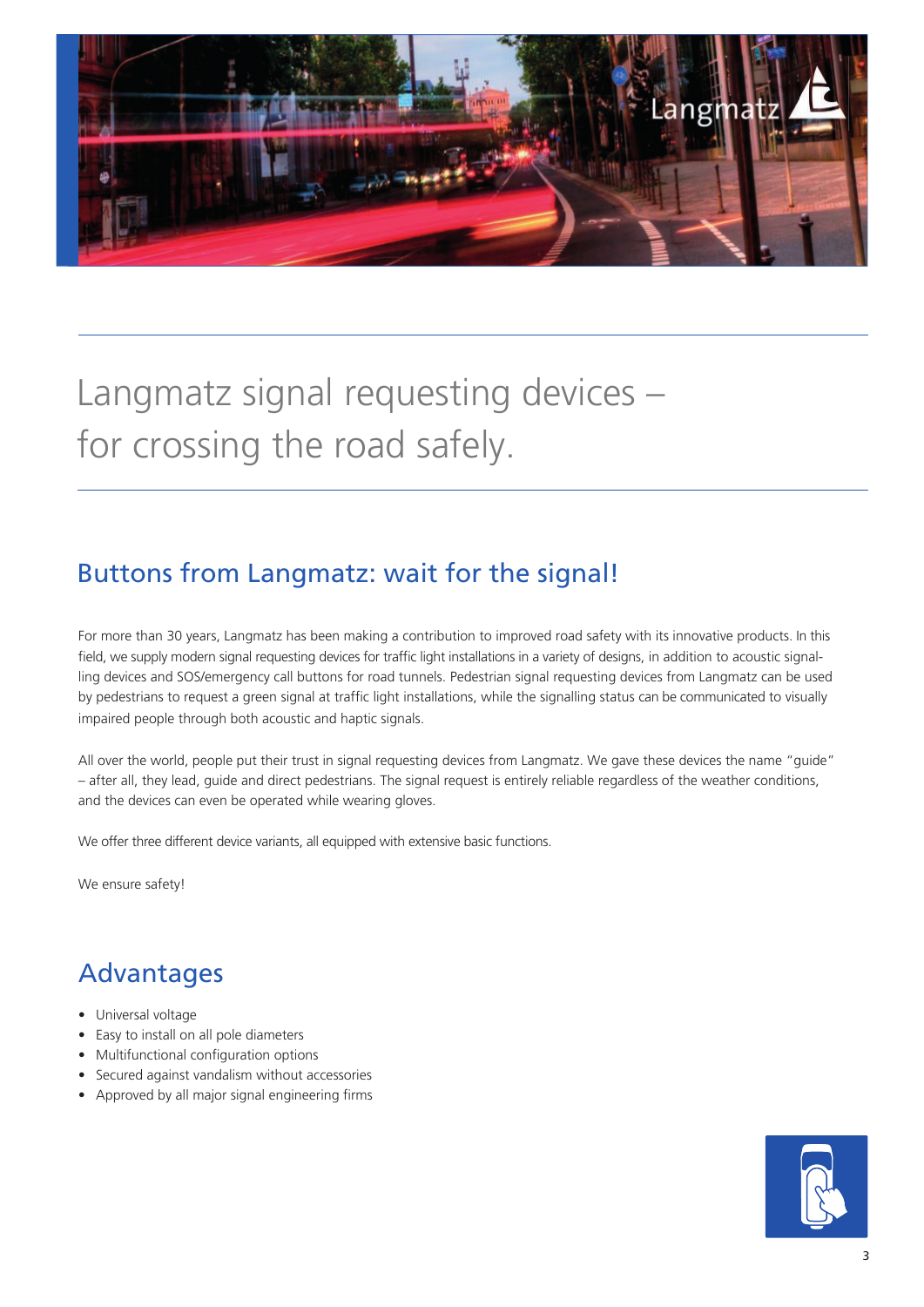

#### **Our entry-level variant:**

easugutde

The EK 424 easyguide is a simple

device for pedestrians and cyclists. A tried-and-tested signal requesting device with basic central functions for an ideal price/performance ratio.





#### **Our basic variant:**  basicquide

The EK 524 basicguide is a signal requesting device for pedestrians and visually impaired people which features pre-defined standard settings. An integrated loudspeaker is optional. The basicguide can be used in combination with the EK 98 Acoustic doublic. Adjusted to the traffic noise, this enables independent output of the orientation sound and/or pedestrian crossing signal – even without a signal requesting device.

#### **Our high-end variant:**



The high-end EK 533 crossguide device is already known in Germany as the "talking traffic light". The device for pedestrians and visually impaired people is able to control the volume of the acoustic signals to match the time of day and traffic noise. What's so special about it: voice announcements and signals can be individually entered and played back. The acoustic technology is pre-installed. We supply an acoustic signalling device as an added extra.





#### **Our tunnel variant:**



The EK 534 SOS/emergency call button ensures the safety of road users in tunnels. Acoustic feedback of up to 85 dB is possible (in accordance with RABT guidelines). Custom-defined texts for visual feedback can be entered.

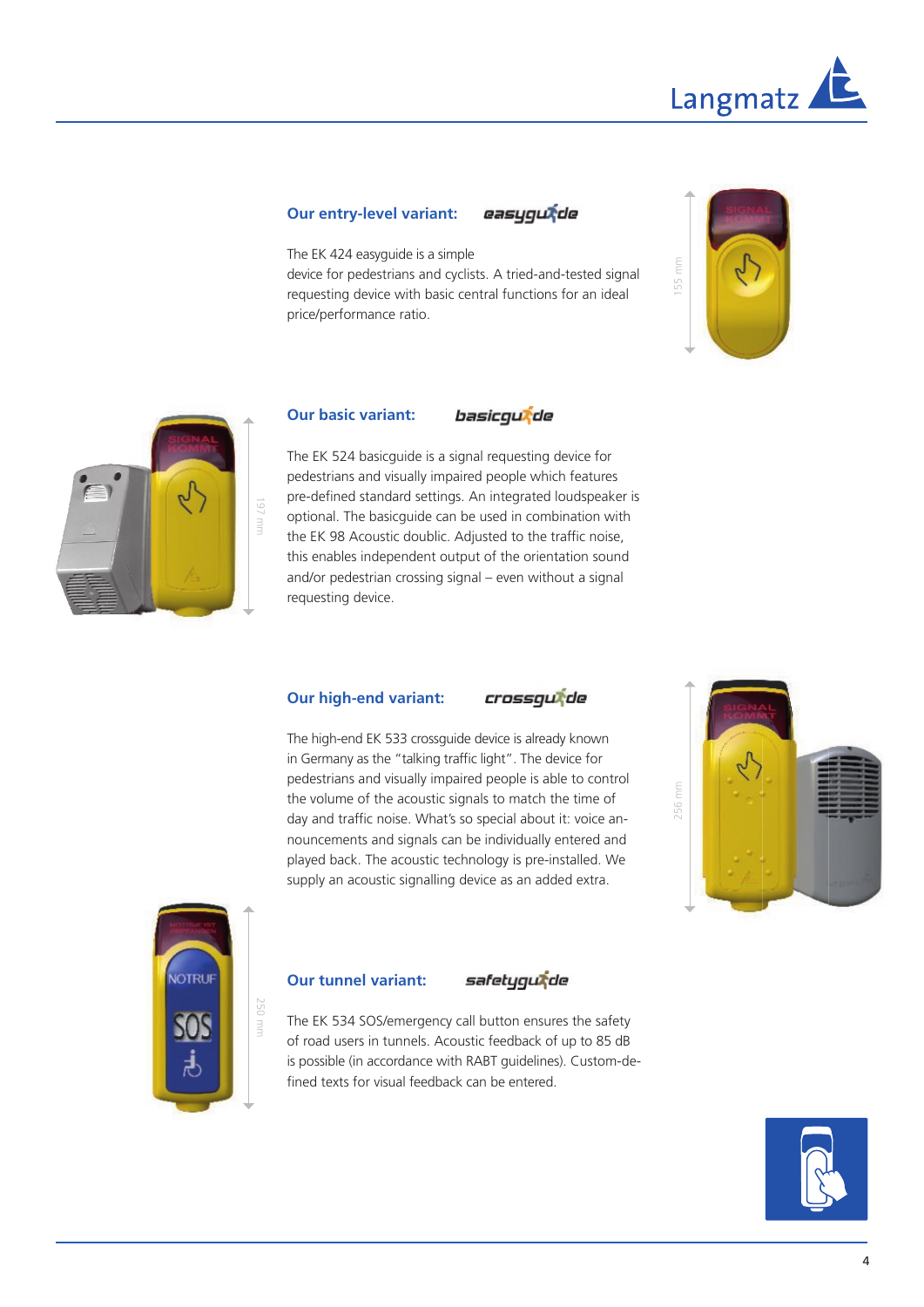

# Configurator *crossgurde*



 $X =$  Mark with a cross where applicable

| X | $\mathbf 1$ | request                     |
|---|-------------|-----------------------------|
|   | 1           | Push-button $+$ VPB $+$ IFD |
|   | 2           | $Sensor + VPR + IFD$        |
|   | 3           | Push-button + VPB           |
|   | 4           | Sensor + VPB                |
|   | 5           | <b>VPR</b>                  |
|   | 6           | Push-button + LED           |
|   | 7           | $Sensor + IFD$              |
|   | 8           | Push-button                 |
|   | 9           | Sensor                      |

| X |   | <b>3</b> Operating voltage                               |
|---|---|----------------------------------------------------------|
|   |   | Permanent universal voltage +<br>1,000 V cable           |
|   | 8 | Universal voltage R/G (flashing<br>$green)$ <sup>1</sup> |
|   |   | Permanent universal voltage <sup>2</sup>                 |

<sup>1</sup> Supply via device connection at the pedestrian red and green  $\vert$  9 | 4 m cable + real-time clock signal

2 Supply via permanent operating voltage connection

Note: For voltage limits, see technical data.

|   | $x \mid$ $\bullet$ Variant |
|---|----------------------------|
|   | <b>LEK 533</b>             |
| 8 | No acoustics               |
| 9 | Special designs on request |

Adjustment of the acoustics per software.

| X |                | 4 Special equipment                    |
|---|----------------|----------------------------------------|
|   | $\overline{2}$ | Clock + relief symbol                  |
|   | 3              | Clock + relief symbol + PED flashing   |
|   |                | green                                  |
|   | 4              | Relief symbols (standard)              |
|   | 5              | Relief symbols $+$ pedestrian flashing |
|   |                | green                                  |
|   | 6              | Blue, relief symbols                   |
|   | 7              | Blue, relief symbols + PED flashing    |
|   |                | green                                  |
|   | 8              | 4 m cable                              |
|   | 9              | 4 m cable + real-time clock            |

Other colours available on request.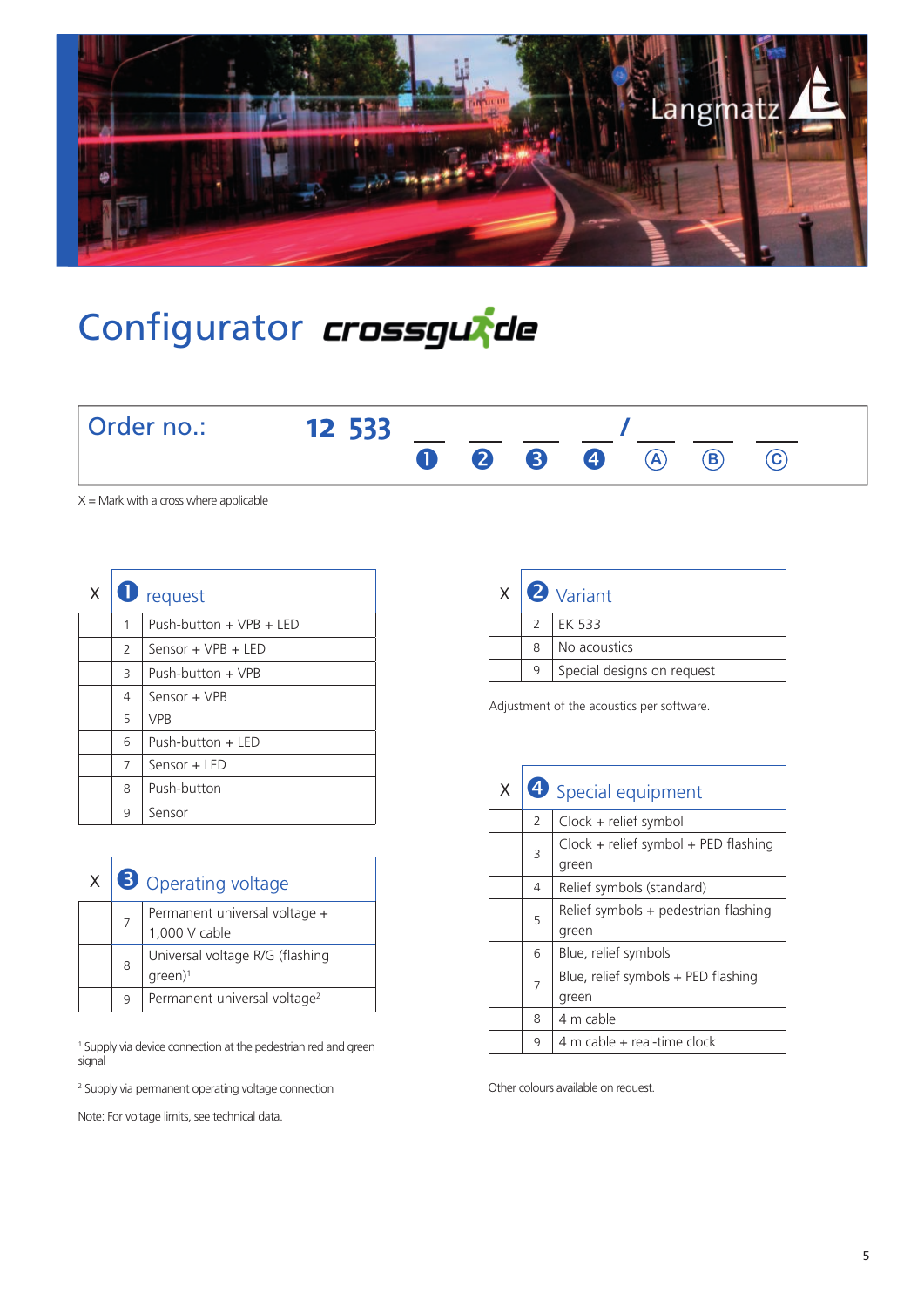

| (A) Feedback labels |                               |  |
|---------------------|-------------------------------|--|
| $\Omega$            | Wait for signal               |  |
| 1                   | Please wait                   |  |
| 2                   | System in operation           |  |
| 3                   | Three points luminous         |  |
| 4                   | Without                       |  |
| 5                   | Please push                   |  |
| 6                   | Wait for green                |  |
| 7                   | Wait for the green signal     |  |
| 8                   | With window without labelling |  |
| 9                   | Request registered            |  |

| x |   | <b>(B)</b> Request labels                                 |
|---|---|-----------------------------------------------------------|
|   | 0 | Please push / Touch*                                      |
|   | 1 | Please push / Touch + hand*                               |
|   | 2 | Please push / Touch + bicycle*                            |
|   | 3 | Visually impaired symbol (3 points)                       |
|   | 4 | Visually impaired symbol as per ÖNORM                     |
|   | 5 | Hand symbol                                               |
|   | 6 | Augsburg / Please press + bicycle                         |
|   | 7 | Push here $+$ hand                                        |
|   | 8 | Push here + bicycle                                       |
|   | А | Augsburg                                                  |
|   | B | <b>Bicycle</b>                                            |
|   | F | Pedestrians touch                                         |
|   | N | Neu Ulm / Touch + hand                                    |
|   | U | Ulm / Touch + hand                                        |
|   | S | Visually impaired symbol $(3$ points) +<br><b>SIEMENS</b> |
|   | X | Please press $+$ info $+$ hand                            |

*\* Please push* is used if *push-button* was selected at

*\* Touch* is used if *sensor was selected at*

#### Abbreviations used

- $\bullet$  VPB = Vibrating push-button
- $\bullet$  LED = Visual feedback
- PED = Pedestrians
- ÖNORM = Austrian Standard

| X |                          | C Labelling language |
|---|--------------------------|----------------------|
|   | 0                        | German               |
|   | 1                        | English              |
|   | $\overline{2}$           | Polish               |
|   | 3                        | Croatian             |
|   | $\overline{4}$           | Dutch                |
|   | 5                        | Slovenian            |
|   | 6                        | Czech                |
|   | 7                        | Romanian             |
|   | 8                        | Turkish              |
|   | 9                        | Spanish              |
|   | А                        | French               |
|   | B                        | Estonian             |
|   | $\mathsf{C}$             | Hebrew               |
|   | D                        | Portuguese           |
|   | E                        | Greek                |
|   | F                        | Latvian              |
|   | G                        | Russian              |
|   | Н                        | Arabic               |
|   | ı                        | Irish                |
|   | $\overline{\phantom{a}}$ | Belarusian           |
|   | M                        | Serbian              |

#### Label information

Specify desired label in desired language.





crossguide

Subject to technical modifications | As of 03-2021

iubject to technical modifications | As of 03-2021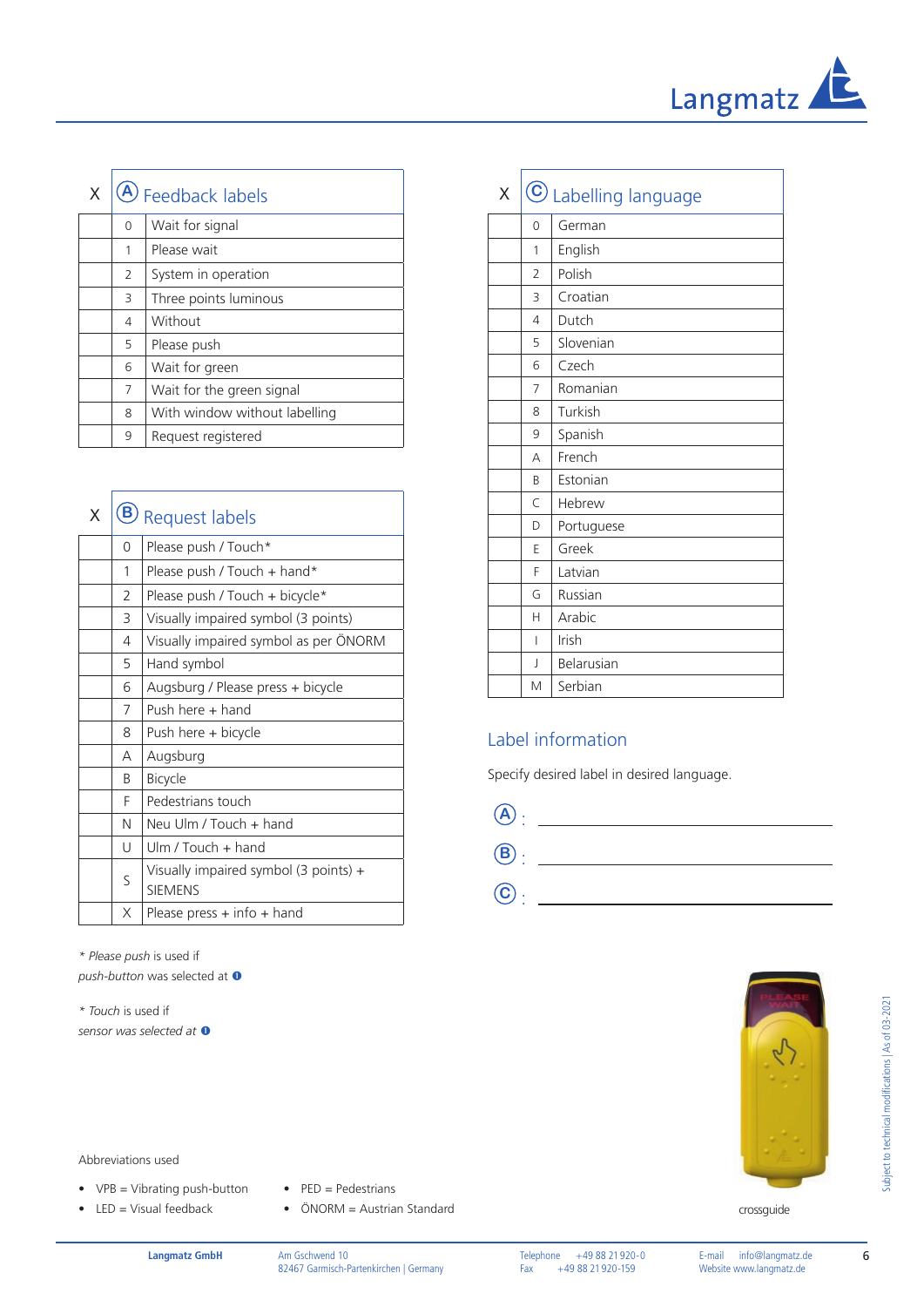

Accessories *crossgurde* 

#### EK 533 acoustic signalling device for pole installation

| Release $+$ OT   Green:                                              | Order no.: 12 533 0460/000 |
|----------------------------------------------------------------------|----------------------------|
| Release   Green:                                                     | Order no.: 12 533 0460/010 |
| Release $+$ OT $\vert$ Grey:                                         | Order no.: 12 533 0461/000 |
| Release   Grey:                                                      | Order no.: 12 533 0461/010 |
| Release + OT   Black:                                                | Order no.: 12 533 0462/000 |
| Release   Black:                                                     | Order no.: 12 533 0462/010 |
| Accessories:<br>Cross arm   Steel/galvanised: Order no.: 70 085 6650 |                            |





Acoustic signalling device

Cross arm for pole installation

#### EK 533 acoustic signalling device for signal chamber

Release + OT | Black: Order no.: 12 533 0462/100 Release | Black: Order no.: 12 533 0462/110



Acoustic signalling device for signal chamber

#### Connection cable

| USB cable:             | Length 1.80 m (incl. driver)               |           |                       |
|------------------------|--------------------------------------------|-----------|-----------------------|
|                        | Order no.: 12 533 09895                    |           |                       |
| RS 232 cable:          | Order no.: 12 533 0996                     | Dongle    | Bluetooth stick       |
| Bluetooth dongle +     | Wireless parametrisation of the crossquide |           |                       |
| Bluetooth stick:       | Dongle order number: 12 533 0998           |           |                       |
|                        | Stick order number: 12 533 0999            |           |                       |
| Parametrising adapter: | Parameter transfer without PC              |           |                       |
|                        | Order no.: 12 533 0988                     |           |                       |
|                        |                                            | USB cable | Parametrising adapter |







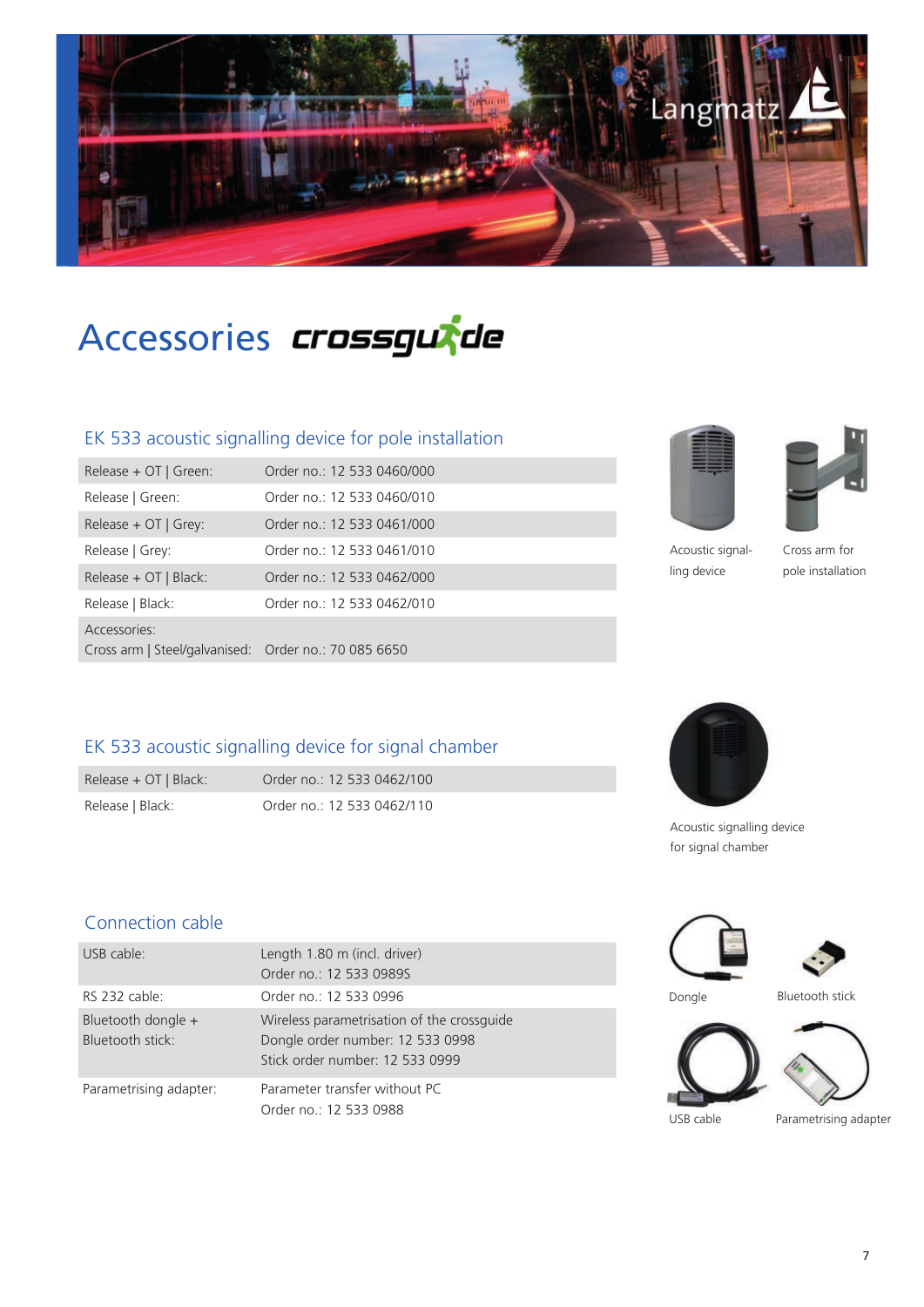

#### Pole adapters (stainless steel vandalism protection)

| Pole sizes:                | $\varnothing$ 180-300 mm<br>Order no.: 12 533 0992                                                                     |
|----------------------------|------------------------------------------------------------------------------------------------------------------------|
| Wall                       | Level surface                                                                                                          |
| adapter:                   | Order no.: 12 533 0993                                                                                                 |
| Universal pole<br>adapter: | up to $\varnothing$ 159 mm for threaded holes:<br>Langmatz EK 98, Wai TB, RTB, Urich, Kringe<br>Order no.: 12 533 0994 |
| Universal pole             | Ø 180-300 mm for threaded holes:                                                                                       |
| adapter for large          | Langmatz EK 98, Wai TB, RTB, Urich, Kringe                                                                             |
| poles                      | Order no.: 12 533 0995                                                                                                 |



Pole adapter

#### Drilling jig

| Application: | Attachment to pole using strap fastener or similar (not included in<br>scope of delivery).<br>Drilling of the mounting holes and cable duct for crossquide and |
|--------------|----------------------------------------------------------------------------------------------------------------------------------------------------------------|
|              | EK 533 acoustic signalling device.                                                                                                                             |
| Order no.:   | 700 663 003                                                                                                                                                    |





#### Remote control (netbook)

Windows 10 USB port Size: (W) 262 x (D) 178 x (H) 25.9–36.6 mm + installed software *cg Manager*

+ USB parametrising cable Others on request



Netbook

#### Software cg Manager

Compatible with Windows 7, 8, 10 for setting, saving and archiving of the device parameters

Download *cgManager langmatz.de/service/kundenservice*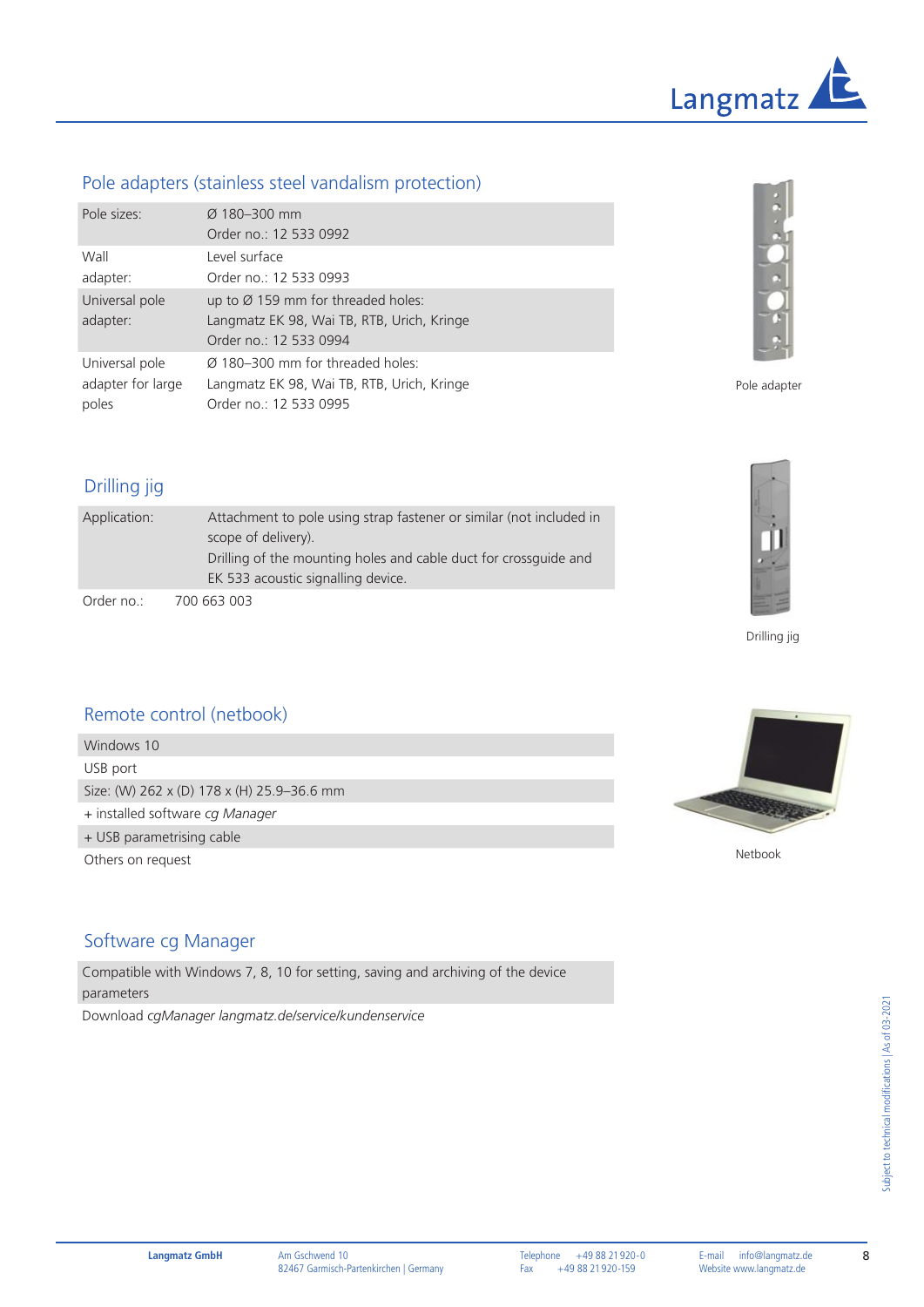

## Configurator basicgurde



 $X =$  Mark with a cross where applicable

| X | $\mathbf U$    | Request                   |
|---|----------------|---------------------------|
|   | 1              | $Push-hutton + VPR + IFD$ |
|   | $\overline{2}$ | Sensor + $VPB$ + LED      |
|   | 3              | Push-button + VPB         |
|   | 4              | Sensor + VPB              |
|   | 5              | <b>VPR</b>                |
|   | 6              | Push-button + LED         |
|   | 7              | Sensor + LED              |
|   | 8              | Push-button               |
|   | 9              | Sensor                    |

|  | $x \mid 2$ Pole adapter  |
|--|--------------------------|
|  | $0$ 78-230 mm (standard) |
|  |                          |
|  | $x \mid$ 3 Configuration |
|  | 0 Standard cable         |

5 Pluggable top

 $x \mid 4$  Variants 0 No acoustics 1 | Internal loudspeaker

Internal loudspeaker for orientation sound requires connection to an external acoustic device, e.g. EK 98 doubLIC.

| X | <b>(A)</b> Feedback labels |                       |  |
|---|----------------------------|-----------------------|--|
|   | $\Omega$                   | Wait for signal       |  |
|   | 1                          | Please wait           |  |
|   | $\overline{2}$             | System in operation   |  |
|   | 3                          | Three points luminous |  |
|   | 4                          | Without               |  |
|   | 5                          | Please push           |  |
|   | 6                          | Wait for green        |  |

| X |    | $\circledbullet$ Request labels          |
|---|----|------------------------------------------|
|   | 0  | Please push / Touch*                     |
|   | 1  | Please push / Touch + hand*              |
|   | 2  | Please push / Touch + bicycle*           |
|   | 3  | Visually impaired symbol (3 points)      |
|   | 4  | Visually impaired symbol as per ÖNORM    |
|   | 5. | Hand symbol                              |
|   | 6  | <b>Bicycle</b>                           |
|   | 7  | Please push / Touch + blind man's stick* |
|   | 8  | Visually impaired symbol (Switzerland)   |
|   | U  | Ulm / Touch $+$ hand                     |

*\* Please push* is used if

*push-button* was selected at

*\* Touch* is used if *sensor was selected at*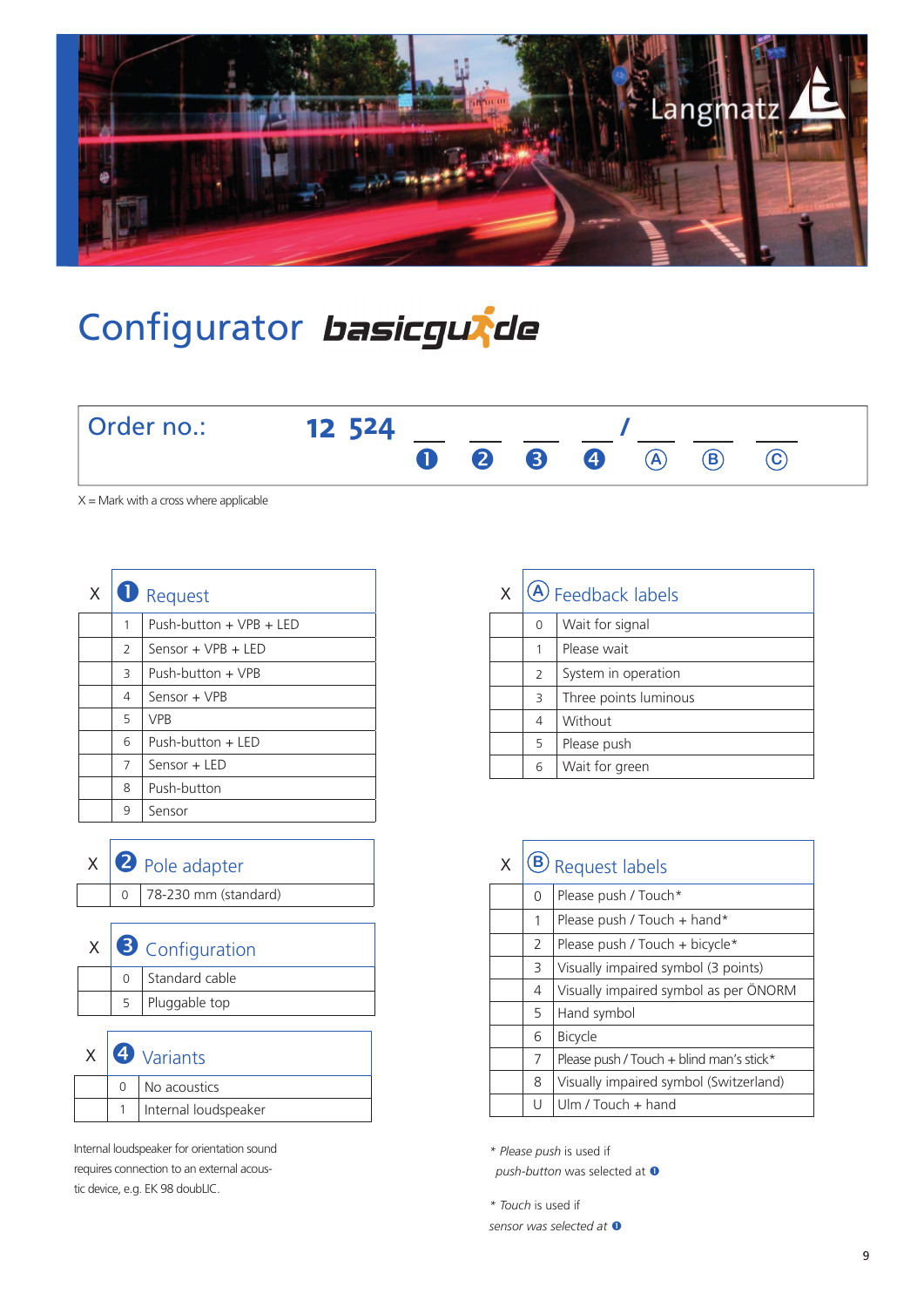

| Χ |                | © Labelling language |
|---|----------------|----------------------|
|   | 0              | German               |
|   | 1              | English              |
|   | $\overline{2}$ | Polish               |
|   | 3              | Croatian             |
|   | 4              | Dutch                |
|   | 5              | Slovenian            |
|   | 6              | Czech                |
|   | 7              | Romanian             |
|   | 8              | Turkish              |
|   | 9              | Spanish              |
|   | А              | French               |
|   | B              | Estonian             |
|   | Ċ              | Hebrew               |
|   | D              | Portuguese           |
|   | E              | Greek                |
|   | F              | Latvian              |
|   | G              | Russian              |
|   | Н              | Arabic               |
|   | I              | Irish                |
|   | J              | Belarusian           |
|   | М              | Serbian              |

#### Label information

Specify desired label in desired language.



basicguide



Subject to technical modifications | As of 03-2020

subject to technical modifications | As of 03-2020

- PED = Pedestrians
- ÖNORM = Austrian Standard

 $\bullet$  VPB = Vibrating push-button  $\bullet$  LED = Visual feedback

Abbreviations used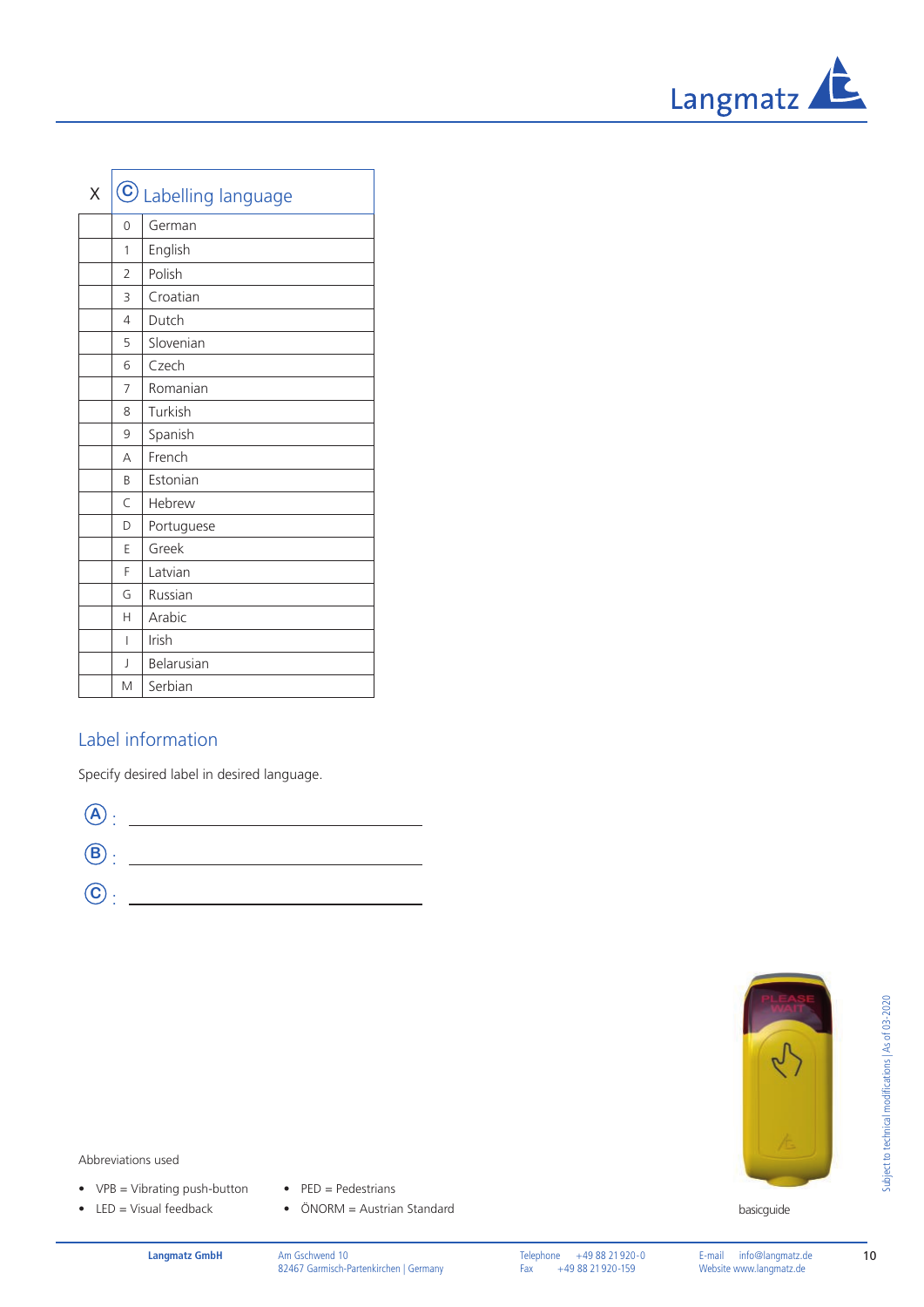

# Configurator easygutde

| Order no.: | 12 424 |           |  |     |     |  |
|------------|--------|-----------|--|-----|-----|--|
|            |        | $0$ 2 3 4 |  | (A) | (B) |  |

 $X =$  Mark with a cross where applicable

| X |               | Request           |
|---|---------------|-------------------|
|   |               | Push-button       |
|   | $\mathcal{P}$ | Push-button + LED |
|   | Β             | Sensor            |
|   |               | Sensor + LED      |

|  |          | $x \mid 2$ Cable length |
|--|----------|-------------------------|
|  | $\Omega$ | 2 m (standard)          |
|  | 5        | 3 <sub>m</sub>          |
|  |          | 4 m                     |
|  |          |                         |

|        | $X \big  \bullet$ Cable      |
|--------|------------------------------|
| $\cap$ | 500 V (standard)             |
|        | 1,000 V                      |
|        | 1,000 V + Torx locking screw |

|  | $\mathsf{X} \mid \mathbf{\Theta}$ Special equipment |
|--|-----------------------------------------------------|
|  | Standard                                            |
|  | Auxiliary relay                                     |
|  | Special equipment Munich                            |
|  | 3-pole push-button                                  |

| Χ |   | (A) Feedback labels      |
|---|---|--------------------------|
|   | 0 | Wait for signal          |
|   | 1 | Please wait              |
|   | 2 | System in operation      |
|   | 3 | Three points luminous    |
|   | 4 | Without                  |
|   | 5 | Please push              |
|   | 6 | Wait for green           |
|   | 7 | Please wait              |
|   | 8 | Help coming              |
|   | 9 | Light                    |
|   | А | Waiting for green signal |
|   | B | $Man + stop$ hand        |